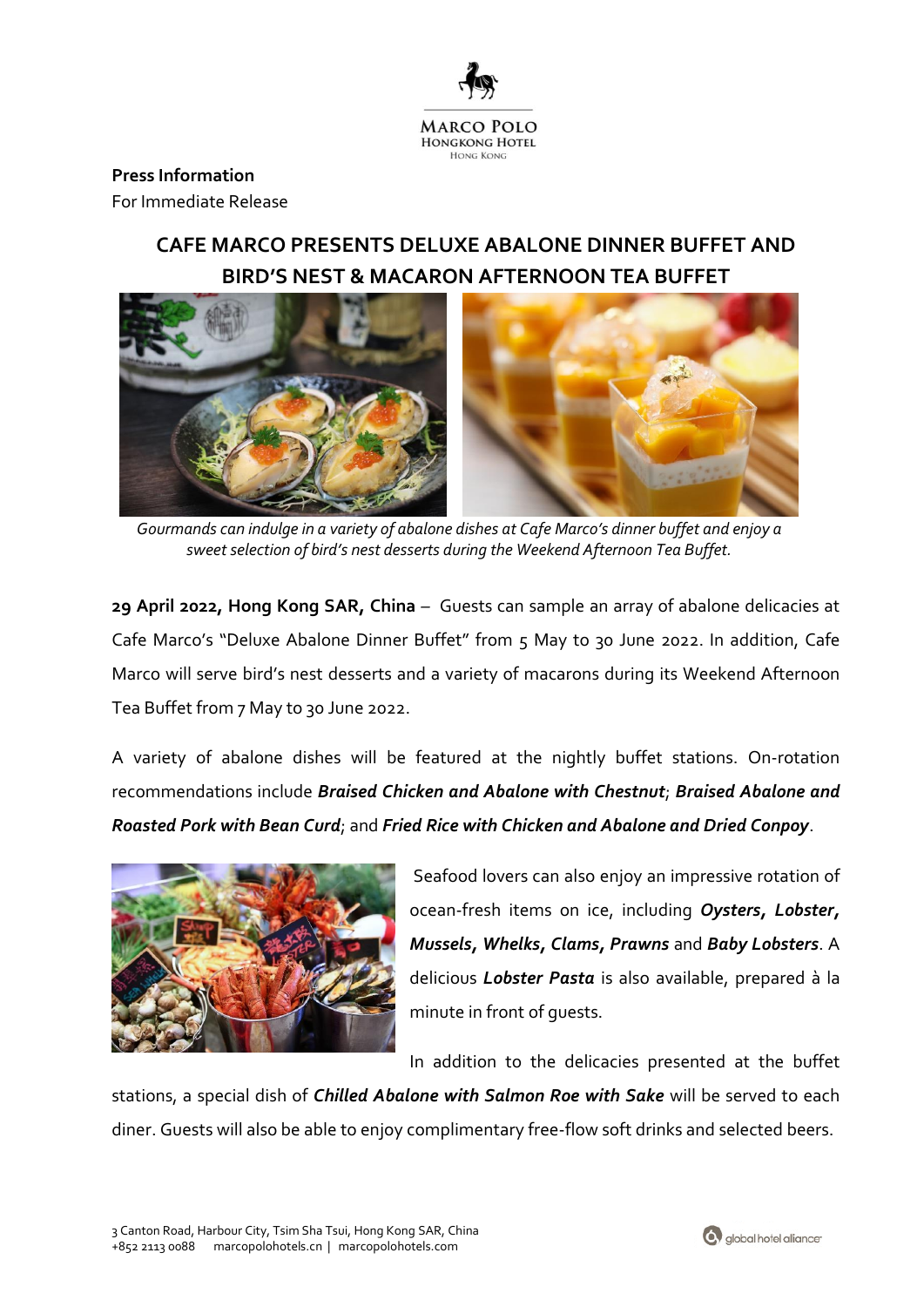



Meanwhile, on weekends and public holidays, guests can treat themselves to a sweet selection of bird's nest desserts. The splendid weekend afternoon tea begins with delightful treats, including *Ginger Crème Brûlée with Bird's Nest & Papaya*; *Ricotta Cheese Cake with Grapefruit; Coconut Mango Sago Pudding with Bird's Nest;* and *Egg Tart with Bird's Nest*. Guests can also pick their favourite macarons from the stunningly colourful *Macaron Tower*. Complimentary freeflow fruit juices are also included.

| Marco Polo Hongkong Hotel - Cafe Marco                                                                                          |                |                |                       |
|---------------------------------------------------------------------------------------------------------------------------------|----------------|----------------|-----------------------|
| <b>Buffet periods</b>                                                                                                           | Adult          | <b>Child</b>   | <b>Senior Citizen</b> |
| Afternoon Tea Buffet (3:15pm - 5:15pm)<br>Saturdays, Sundays and Public Holidays                                                | \$328          | \$228          | \$278                 |
| Dinner Buffet (6:30pm - 10:00pm)<br>Mondays to Fridays<br>Saturdays, Sundays, Public Holidays and<br><b>Public Holiday Eves</b> | \$608<br>\$668 | \$368<br>\$408 | \$558<br>\$608        |

\* Prices are subject to a 10% service charge

\* Menu is on a daily rotation basis

Cafe Marco

Address: Level 1, Marco Polo Hongkong Hotel, Harbour City, Tsim Sha Tsui, Kowloon Tel / WhatsApp booking: +852 2113 3912

**\* END \***

#### **About Marco Polo Hongkong Hotel**

#### **EXPLORE DISCOVER EXPERIENCE**

Situated in the heart of Tsim Sha Tsui, Marco Polo Hongkong Hotel, which earned 2022 Forbes Travel Guide Recommended Award, is part of Harbour City – Hong Kong's largest shopping complex.

Comprised of 665 luxurious guestrooms and suites, many of which offer breathtaking waterfront views of celebrated Victoria Harbour. Within a short walk are landmarks such as the Hong Kong Museum of Art, Hong Kong Cultural Centre, and 1881 Heritage. The hotel is also on the doorstep of Star Ferry terminal and MTR subway stations.